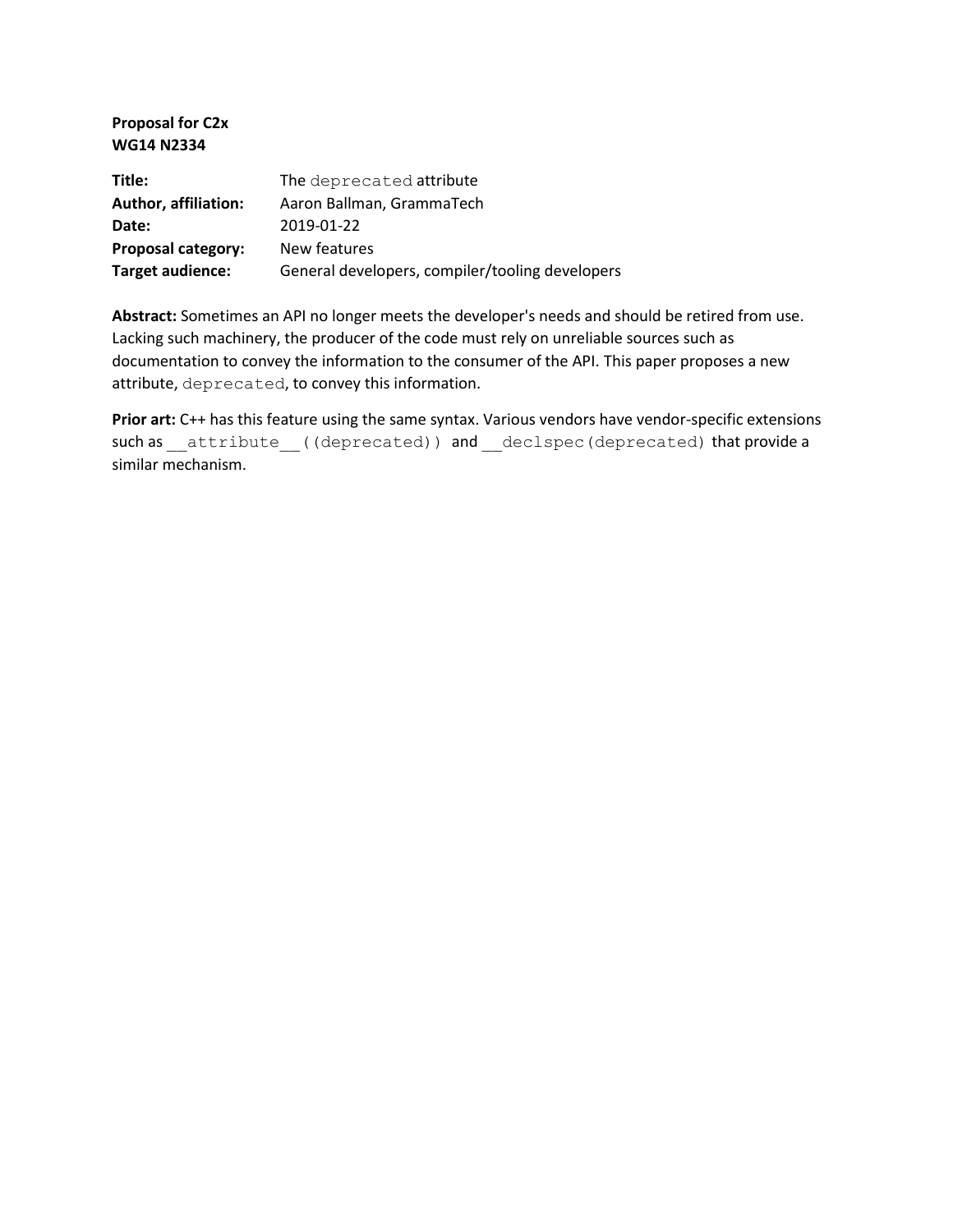# The deprecated attribute

Reply-to: Aaron Ballman (aaron@aaronballman.com; aballman@grammatech.com) Document No: N2334 Revises Document No: N2266 Date: 2019-01-22

# Summary of Changes

## N2334

- Updated examples to demonstrate passing a string literal argument.
- Changed footnote to make it more clear that there are many reasons one might wish to deprecate an API that are not related to safety or obsolescence.

#### N2266

- Added a new section to the paper on Implementation Divergence.
- Rearranged and renumbered paragraphs; the [Note] is now a Recommended Practice section.
- Changed 6.7.11.1p5 to clarify the desire to not diagnose uses of a deprecated entity within a context which is itself deprecated.
- Update the informative examples to demonstrate hoped-for behavior from implementations.

#### N2214

- Added the appropriate cover page.
- Rebased on top of N2165, the latest attributes syntax proposal
- Replaced "non-static data member" with "struct or union member"

#### N2050

• Original proposal.

## Introduction

Sometimes an API no longer meets the developer's needs and should be retired from use. However, there is no standard mechanism by which an API designer can communicate this to the consumer of their API. Lacking such machinery, the producer of the code must rely on unreliable sources such as documentation to convey the information to the consumer of the API. One such example is the C Standard Library function gets(), which was deprecated in C99 and eventually removed in C11. However, this need is not limited to just the Standard Library, it is applicable to the producer of any library code, including in-house libraries.

# Rationale

The [[deprecated]] attribute has considerable real-world use, being implemented by Clang and GCC as vendor-specific extensions under the name attribute ((deprecated)), by Microsoft Visual Studio under the name declspec (deprecated), and was standardized under the name [[deprecated]] by WG21.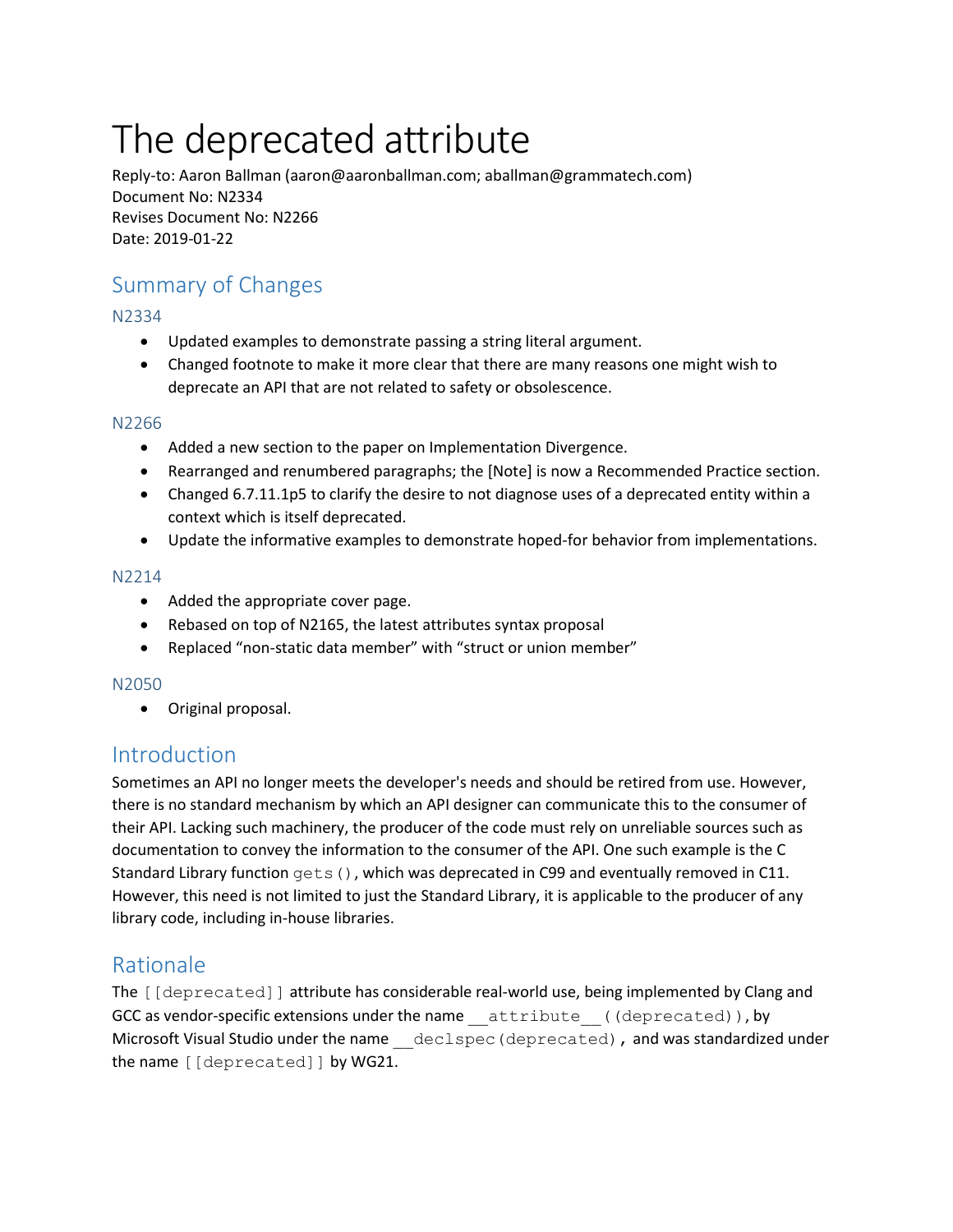Unlike other proposed attributes like [[nodiscard]] and [[maybe\_unused]], what constitutes a "use" can be more concretely determined to be any naming of a deprecated entity other than in the entity's declaration (or redeclaration). For instance, this encourages an implementation to diagnose a deprecated variable that is named in a sizeof expression despite the operand being unevaluated. However, because the semantics of the attribute are informative rather than normative, the notion of what constitutes a "use" is still a matter of QoI.

# Proposal

This document proposes the  $\lceil$  [deprecated]] attribute as a way for a programmer to specify that an entity is discouraged from being used. This gives the developer a mechanism by which they can alert the consumer of their code to pending breaking changes, and can optionally provide the consumer with additional information such as alternatives superseding the deprecated functionality.

The [[deprecated]] attribute can be applied to the declaration of struct, union, enum, *typedef-name*, variable, non-static data member, function, or enumerator. It can optionally accept a string literal argument that an implementation is encouraged to display when the deprecated entity is used. For instance, if such an attribute were present in C99, the gets() function could have been declared:

```
 [[deprecated("Consider using fgets() instead")]] char *gets(char *);
 // Alternatively:
 [[deprecated]] char *gets(char *);
```
# Implementation Divergence

While the deprecated attribute exists in multiple different implementations, there is some implementation divergence in how certain constructs are diagnosed [N2236]. This section outlines the various behaviors discovered. The code examples use a macro, DEP, to signify deprecated entities. The implementations tested were Clang 6.0.0, GCC 8.1, ICC 18.0.0, and MSVC 2017. The comments indicate which implementations do and do not diagnose a construct with a deprecation diagnostic.

## Example 1

```
struct DEP S {
  int a;
};
void g(struct S s); // Clang, GCC, ICC [not MSVC]
DEP void h(struct S s); // GCC [not Clang, ICC, or MSVC]
```
## Example 2

```
struct DEP S {
  int a;
};
struct T {
 struct S s; // Clang, GCC, ICC [not MSVC]
};
struct DEP U {
```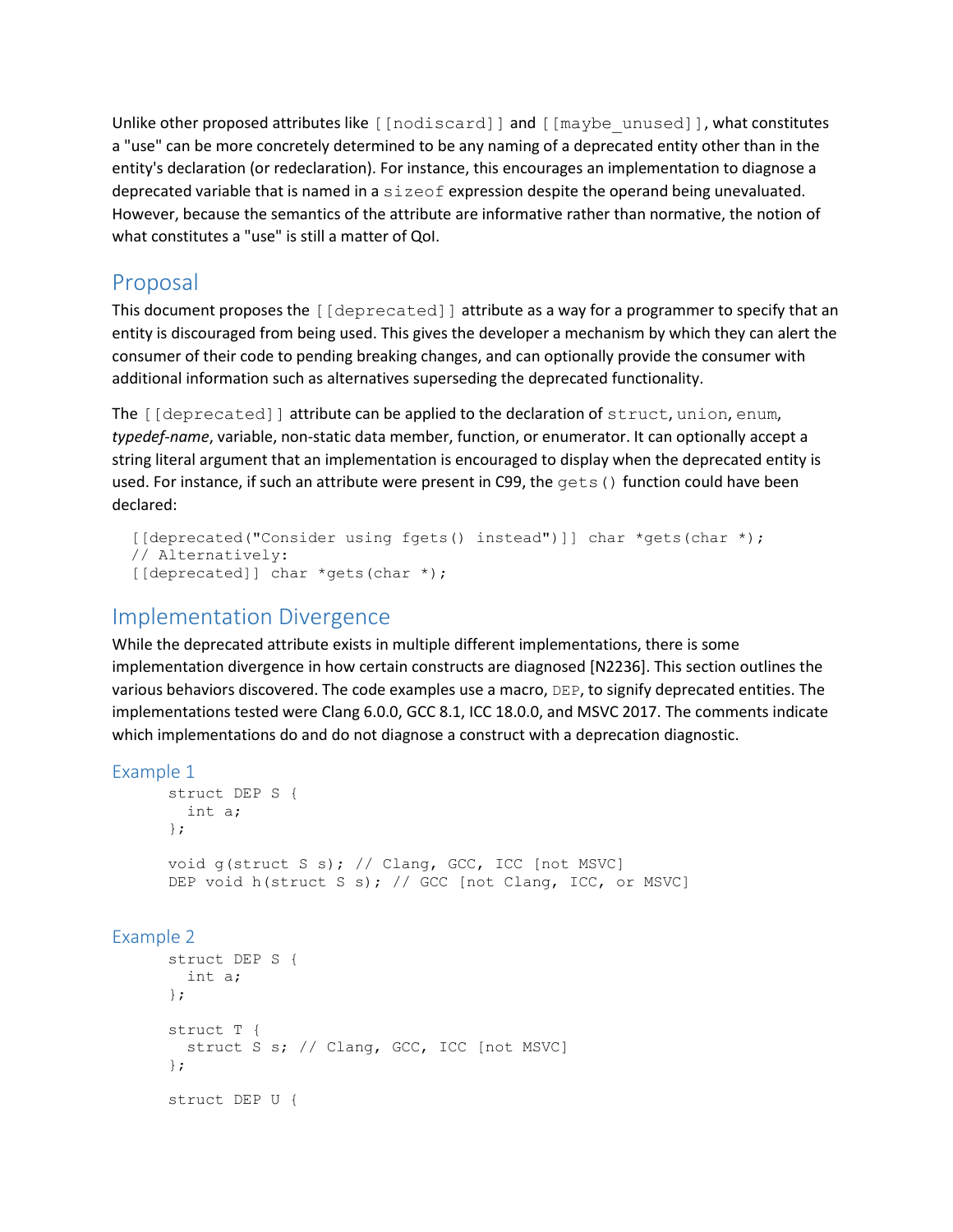```
struct S s; // GCC [not Clang, ICC, or MSVC]
};
```
#### Example 3

```
struct DEP S {
  int a;
};
DEP void f(struct S s) { // GCC [not Clang, ICC, or MSVC]
 s.a = 12; // MSVC [not GCC, Clang, or ICC]}
```
## Example 4

```
DEP void f(void);
void g(void) {
 f(); // MSVC, Clang, GCC, and ICC
}
DEP void h(void) {
  f(); // MSVC and GCC [not Clang or ICC]
}
```
#### Example 5

```
enum DEP E1 {
  one
};
enum E2 {
  two DEP // [Not supported by MSVC or ICC]
};
void f(void) {
  int i = one; // Clang and ICC [not GCC or MSVC]
 int j = two; // Clang and GCC [not ICC or MSVC]
}
```
## Example 6

```
DEP typedef int Foo;
Foo f1; // Clang, GCC, ICC, and MSVC
void g(Foo f2); // Clang, GCC, ICC, and MSVC
DEP void h(Foo f3); // GCC and MSVC [not Clang or ICC]
struct S {
 Foo f; // Clang, GCC, ICC, and MSVC
};
struct DEP T {
   Foo f; // GCC and MSVC [not Clang or ICC]
```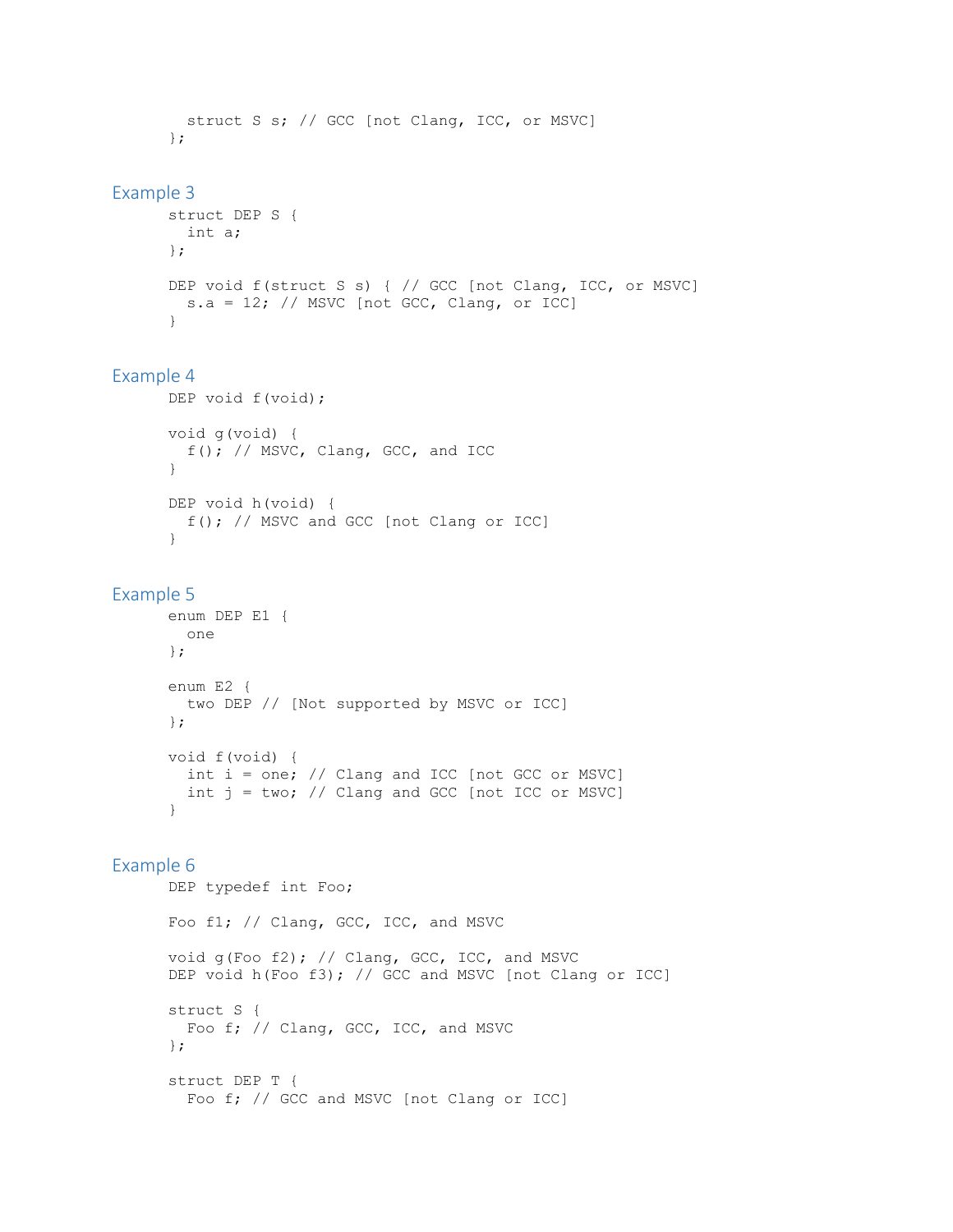These examples demonstrate a wide degree of implementation divergence with the existing implementation-defined deprecated attribute. This paper does not propose putting normative requirements on implementations, but it does add informative examples recommending an approach where there appears to be consensus among implementations.

# Proposed Wording

This proposed wording currently uses placeholder terms of art and it references a new subclause from WG14 N2269, 6.7.11, Attributes that describes the referenced grammar terms. The [Note] in paragraph 4 of the semantics is intended to convey informative guidance rather than normative requirements.

## 6.7.11.1 Deprecated attribute

## Syntax

1 *deprecated-attr: deprecated deprecated-argumentopt*

 *deprecated-argument: ( string-literal )*

## **Constraints**

2 The *attribute-token* deprecated can be used to mark names and entities whose use is still allowed, but is discouraged for some reason. [Footnote: in particular, deprecated is appropriate for names and entities that are obsolescent, insecure, unsafe, or otherwise unfit for purpose.] It shall appear at most once in each *attribute-list*.

3 The attribute shall be applied to the declaration of a struct, a union, a *typedef-name*, a variable, a struct or union member, a function, an enumeration, or an enumerator.

## **Semantics**

4 A name or entity declared without the deprecated attribute can later be redeclared with the attribute and vice versa. An entity is considered marked after the first declaration that marks it.

## Recommended Practice

5 Implementations should use the deprecated attribute to produce a diagnostic message in case the program refers to a name or entity other than to declare it, after a declaration that specifies the attribute, when the reference to the name or entity is not within the context of a related deprecated entity. The diagnostic message may include text provided within the *deprecated-argument* of any deprecated attribute applied to the name or entity.

#### 6 EXAMPLE

```
struct [[deprecated]] S {
 int a;
};
```